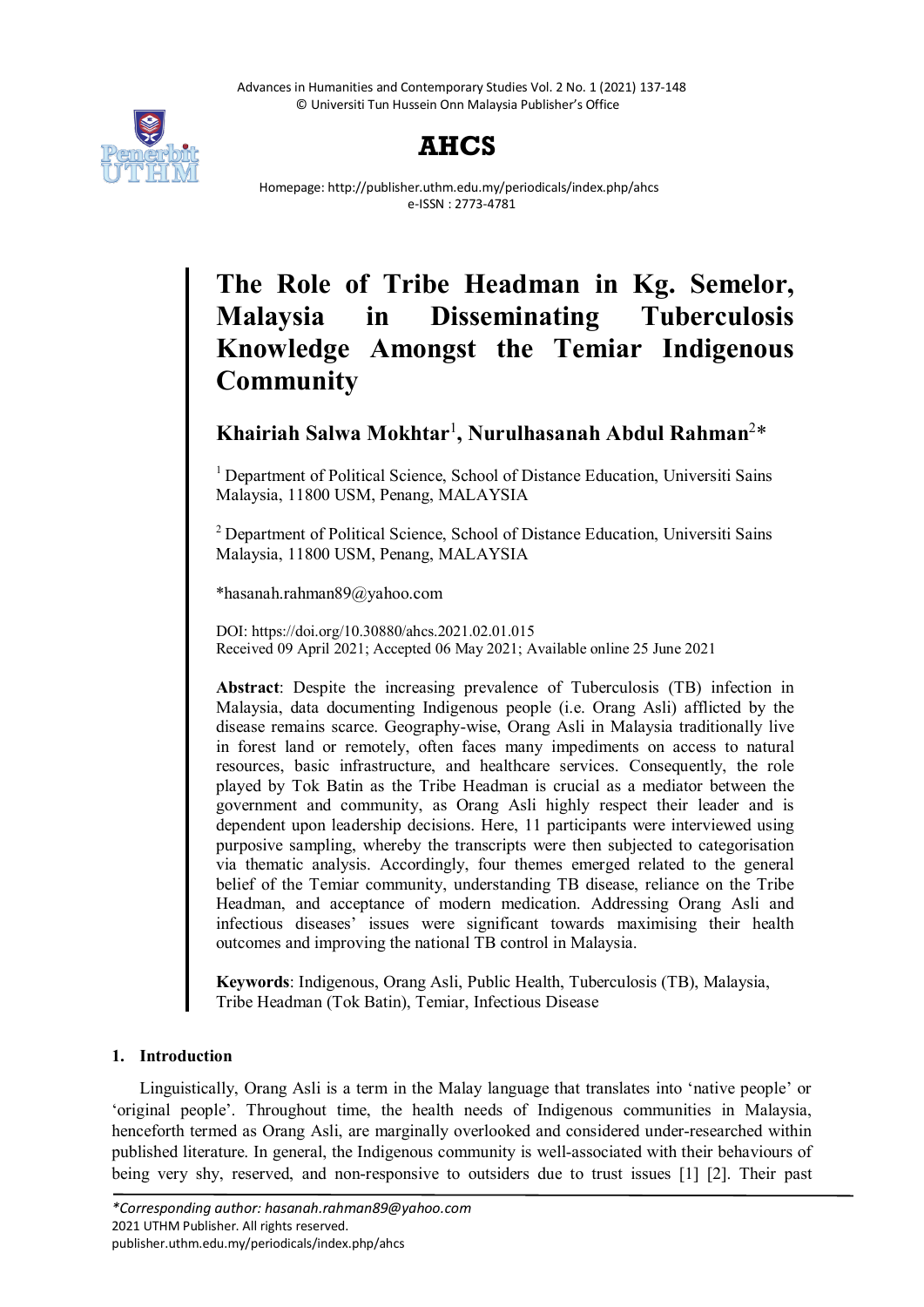experiences with marginalisation, historical colonisation, and disempowerment from the authorities have resulted in the emergence of distrust, intergenerational grief, and trauma [1].

In terms of public health, Amery (2017) has noted the presence of communication gaps among the population with health professionals, thus affecting their health outcomes [3]. Back in the 1950s, one of the most significant medical surveys was conducted to target several Orang Asli tribes. The findings underlined TB as the primary health problem among the respondents, recording incidence rates that were twice the number for national average cases documented from 1951 to 1971. Likewise, extant literature on Indigenous people has agreed that this population experiences a greater illness burden than the non-Indigenous community.

With that being said, statistics for TB patients cannot be produced conclusively given the scarcity of resources related to Orang Asli, in particular, as well as their knowledge of infectious diseases. Therefore, the present study seeks to explore the role of Tribe Headman or Tok Batin in disseminating health-associated information, particularly those related to awareness on TB among Orang Asli of Kg Semelor, Malaysia.

# 1.1 Health background of Orang Asli

In engaging with communication with Orang Asli, one must note that they are the most marginalised and impoverished community in Malaysian society. This led to their preference for living in isolation and far in remote areas, with the belief that their land has been retracted and reflected in their disinterest to mingle with the mainstream [4] [5].

Besides, the issues of depressed economic situation, settlement displacement, numerous logging activities, highway constructions, and township development have collectively altered the traditional lifestyle practiced by Orang Asli. For example, losing their source of food that is previously accessed directly from the forests has predominantly led to malnutrition issues, which extends to other diseases, particularly those of infectious nature such as TB and Malaria.

To bridge this gap, the Malaysian government has continuously formulated extensive efforts to bring fair and accessible health care to the Orang Asli community, with an added emphasis on individual responsibility and social participation towards improving their quality of life.

Therefore, the inclusion of Tribe Headman or Tok Batin is deemed highly necessary and potentially minimising the social gap and health disparities among them. This can be rooted in their willingness to only listen and abide by the rules, commands, or instructions from their Tok Batin in most cases, following their distrust towards non-Orang Asli society. Similarly, the community has entrusted the entirety of their faith upon the leadership's decisions and actions for their wellbeing.

#### 1.2 The role of Tribe Headman

To date, the importance of the Tribe Headman amongst the Indigenous community is undeniable and highly influential; they typically act as the mediator between the community and the government [4] [5]. Despite their critical role in strengthening such partnerships, however, a scarcity of studies focused on the level of involvement with regard to health policy implementation can be observed, especially in relation to TB [6]. This is compounded by their location in remote forest areas similar to Indigenous communities from other countries, rendering the health status of Orang Asli to severely lag behind the overall Malaysian population [7] [8].

Moreover, the unique way of living, beliefs, and culture held by Orang Asli has often led to their alienation from the mainstream process of policy-making in this country. Due to the social disengagement practice they uphold from the non-Orang Asli community, Tok Batin plays a crucial role in translating the national agenda within their community. Furthermore, the Orang Asli community continues to experience poor health and remains deemed as the least-educated community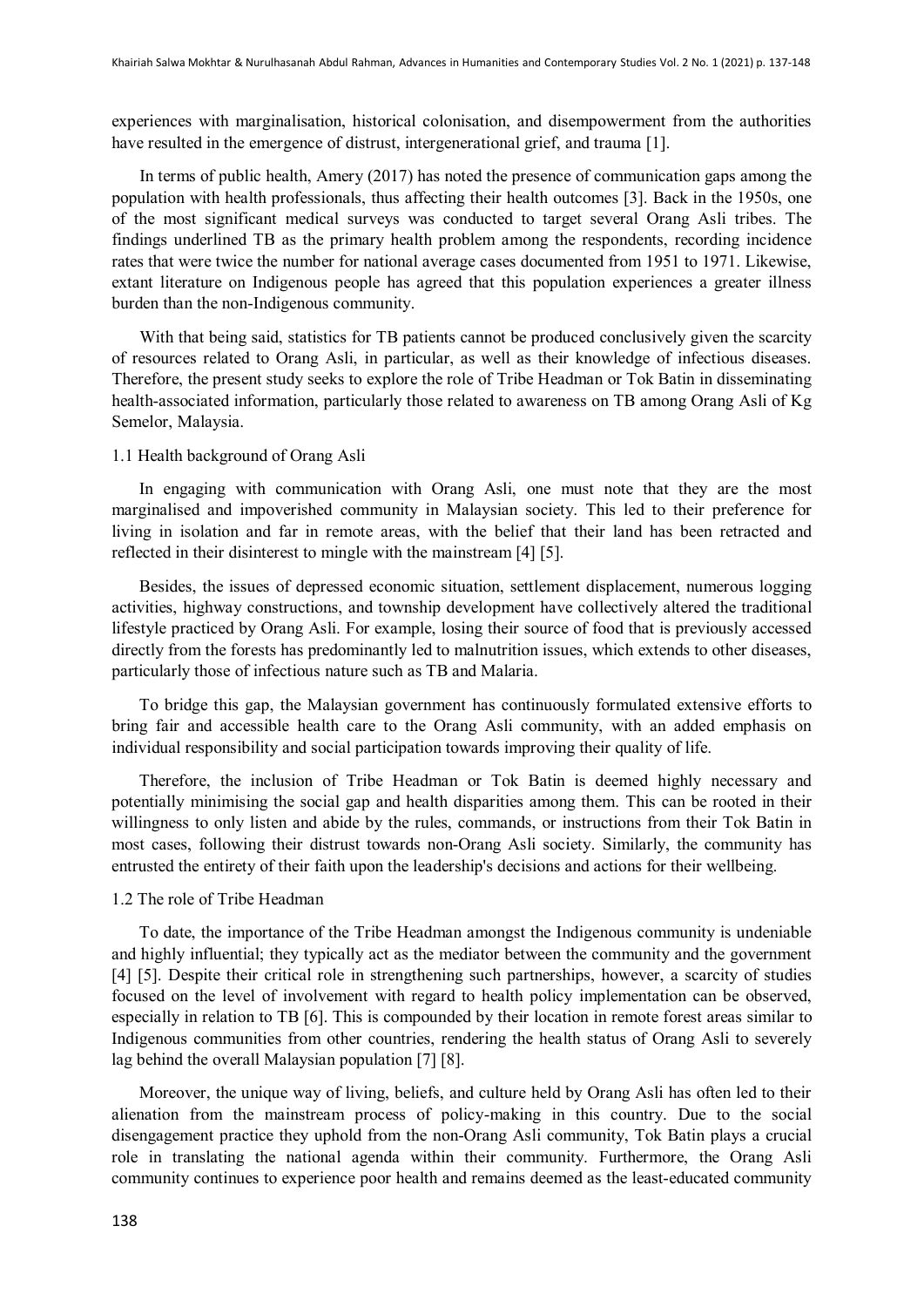in the country [9] [10], further highlighting the importance of Tok Batin engagement to facilitate effective community-level policy implementation [4] [11] [12].

The remote living locations are also a reason behind them being left out from the advanced progression of technology compared to other Malaysians. Therefore, this population is highly dependent upon their Tok Batin's function as a mediator and an agent of change for the entire community. To the researchers' knowledge, the current study is henceforth among the pioneering works that sought to explore the role played by Tok Batin in educating Orang Asli and evaluate their awareness of TB in Malaysia.

### **2. Methodology**

The current exploratory study aimed to explore TB knowledge among the Temiar community and identify the role of Tok Batin in communicating the importance of modern medication and seeking healthcare services. It was thus conducted among the specific community, which is a sub-ethnic group of Orang Asli living in Kg Semelor, Malaysia. The settlement location can be found at the border of two states in Malaysia, namely Perak and Kelantan. It was selected based on past documented cases of TB infection among the villagers and established rapport with Tok Batin. In Malaysia's context, the wellbeing and development of Orang Asli are governed by the Department of Orang Asli Development (JAKOA) under the Ministry of Rural Development Malaysia.

A team of five researchers from Universiti Sains Malaysia (USM) teamed up with five locals (i.e. Orang Asli) and worked closely with the government as represented by JAKOA and Ministry of Health (MOH), as well as Emkay Foundation as the non-government organisation (NGO) representative prior to the fieldwork visit. The locals acted as the translator/interpreter since the Temiar community spoke their own language otherwise known as the Aslian language [13]. However, these Orang Asli could understand basic Malay language, but with very minimal vocabulary.

In particular, Kg Semelor is among the special projects carried out by Emkay Foundation since the year 2000; till date (2021), the foundation representatives have spent 20 years in collaboration with various agencies to bring access for modern medication and proper health care to the Temiar community. A few attempts to penetrate the community have been made previously but they had refused to cooperate. This was rooted in their belief that the 'outsiders' were taking advantage of their resources for personal gain. Therefore, the researchers were briefed extensively on the best way to approach the Temiar community by representatives from JAKOA and Emkay Foundation. The researchers were explained about the general beliefs of Temiar, thereby ensuring that the researchers respected their way of living and gained their trust.

# 2.1 Sampling

Kg Semelor has a population of 167 people coming from 41 households [13] [14], wherein 38 and 45 people out of the total number were children and aged 80 years and above, respectively. This resulted in a sampling frame of 84 samples hailing from 20 households. It was advisable to include one participant from each household in line with the recommendation in public health research [15]; the sample size was deemed sufficient for hard-to-reach population.

For this study, the inclusion criteria adhered to denoted prioritising families that fulfilled the following: (1) infected with TB; (2) regarded as suspected TB patients, and (3) able to understand basic Malay language. Accordingly, purposive sampling was employed as the sampling technique chosen due to its status as the most effective technique for studying a cultural domain, especially those involving Indigenous groups.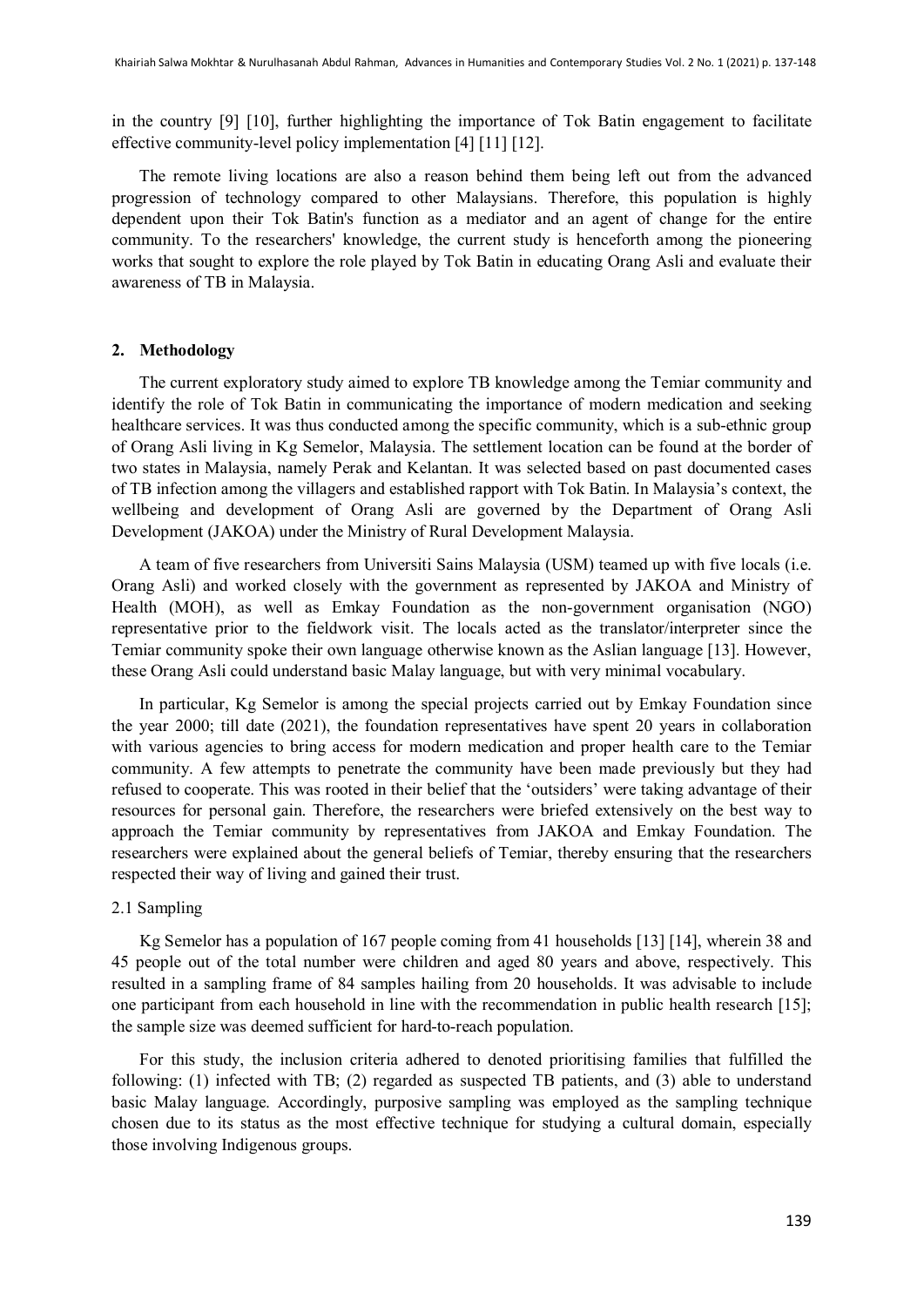#### 2.2 Research instrument

Since the Temiar community was mostly illiterate, the research instrument was prepared in the form of unstructured interview questions. Their formulation was rooted in referencing past studies involving Indigenous community [5], which were mostly qualitative in nature to ensure robust knowledge in a natural setting. This undoubtedly justified the under-studied and poorly understood nature of the Temiar population.

For the record, the villagers would oftentimes deal with health practitioners during community events only, whereas the presence of 'outsiders' generally yields minimal communication: they are more comfortable of responding via body language, signs, and gestures (e.g. smiling, nodding) only. Therefore, the researchers were prepared for the possibility of minimal answers compared to expectation. To overcome this situation, the researchers were involved in various community events in the location before conducting the study interviews, which was solely to familiarise themselves with the Orang Asli population.

Regardless, the findings from this study would serve as the foundation of future reference in the domain of public health, especially related to TB among Indigenous communities in Malaysia. Therefore, exploring the perspectives of Orang Asli on TB in this study was further underpinned by respecting their views as a marginalised community. Instead of merely depending on verbal answers, body language and facial expressions displayed by respondents were equally important.

To answer the research questions formulated in this study pertaining to the level of TB knowledge among the Temiar community and the extent to which modern medication was accepted, short and easy-to-understand questions were prepared in line with the cultural sensitivity engagement. A summary of the questions asked is included in Table 1.

|  |  |  | Table 1: Example of interview questions |  |
|--|--|--|-----------------------------------------|--|
|--|--|--|-----------------------------------------|--|

| No. | Questions                                                                              |  |  |  |
|-----|----------------------------------------------------------------------------------------|--|--|--|
| 1.  | <b>Awareness of infectious disease</b>                                                 |  |  |  |
|     | Example? Is TB part of infectious disease?                                             |  |  |  |
| 2.  | <b>TB</b> knowledge                                                                    |  |  |  |
|     | Have heard of TB? From where/who? Symptoms of TB?                                      |  |  |  |
| 3.  | <b>Health-seeking behaviour</b>                                                        |  |  |  |
|     | If fall sick, who to consult? What kind of treatment received? If sick, prefer to stay |  |  |  |
|     | in house or hospital?                                                                  |  |  |  |
| 4.  | <b>Experience with TB</b>                                                              |  |  |  |
|     | Is TB infectious? How? How to avoid TB? Can TB be cured? How?                          |  |  |  |
| 5.  | <b>Attitude towards TB patients</b>                                                    |  |  |  |
|     | If someone infected with TB, will you visit? Do we need to inform others if            |  |  |  |
|     | infected? How to deal with TB patients?                                                |  |  |  |
| 6.  | <b>Health education</b>                                                                |  |  |  |
|     | Prefer health practitioners to come or go to hospital? Why? Prefer posters,            |  |  |  |
|     | discussions, slideshows, or talks? Why?                                                |  |  |  |

#### 2.3 Ethical considerations

Prior to the fieldwork, an approval from Ministry of Health Malaysia (Code: NMRR-11-658- 9825) was obtained to study the marginalised group of Malaysians, particularly the Indigenous people, and their access to health services related to TB in the country. All respondents who agreed for study participation provided verbal consents with the help of local translators and Tok Batin. Furthermore, respondent confidentiality was well-maintained through the use of specific codes such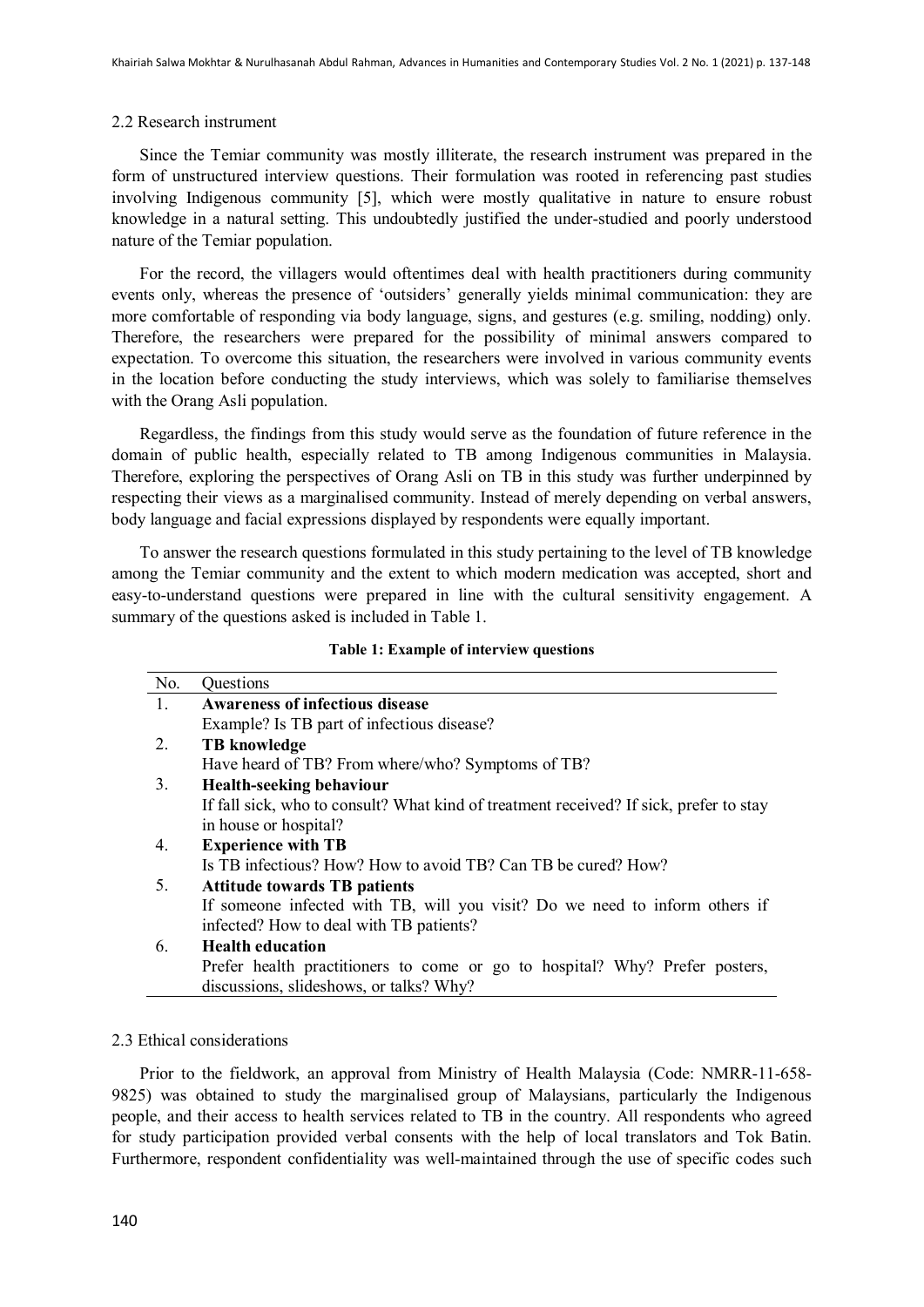as P01, P02, and P03 as opposed to real names and personal details. Their participation was solely on a voluntary basis and they were given a token of appreciation for their contributions.

#### **3. Results and Discussion**

In total, 20 interviews were conducted in this study, whereby seven participants were out of reach (i.e. not in the village at the time of data collection) and two participants were excluded. Their exclusion was made based on their reluctance, non-responsiveness, and excessive pauses or long silence when answering the interview questions.

# 3.1 Demographic profile

The demographic profile of research participants is summarised in Table 2. Out of 11 participants, 54.5%, 81.8%, and 45.5% of them were male, married, and aged between 41-50 years. As smoking was a risk factor of TB, all participants were asked regarding their smoking status, wherein evidently all male participants were identified as smokers (54.5%). In terms of education level, most of the respondents received no formal education (72.7%). In line with the privacy guidelines, the participants were coded as P1, P2, P3 ... until P11 to protect their identities.

|                         |                           | <b>Frequency</b> | $\frac{0}{0}$ |
|-------------------------|---------------------------|------------------|---------------|
| Gender                  | Male                      | 6                | 54.5          |
|                         | Female                    |                  | 45.5          |
| <b>Marital Status</b>   | Single                    |                  | 9.10          |
|                         | Married                   | 9                | 81.8          |
|                         | Divorced/Widower          |                  | 9.10          |
| Age                     | Below 30                  |                  |               |
|                         | $31-40$                   |                  | 27.3          |
|                         | $41 - 50$                 |                  | 45.5          |
|                         | 51 and above              | 3                | 27.3          |
| Smoking                 | Yes                       | 6                | 54.5          |
|                         | No                        | 5                | 45.5          |
| Highest education level | Primary school            | 3                | 27.3          |
|                         | No formal education       | 8                | 72.7          |
|                         | <b>Total Participants</b> | 11               | <b>100</b>    |

#### **Table 2: Demographic profile of participants**

#### 3.2 Results

This section presents findings related to respondent awareness of infectious disease and TB knowledge. In general, most of the informants did not know about infectious disease  $(n=8)$ , whereas those who knew responded and identified Malaria, long cough, flu, and fever as examples of such diseases. When TB was mentioned, they shook their heads, thus signifying their lack of familiarity with the term. Then, the researcher explained that it could be described as long and dry cough, following which a majority of the informants  $(n=10)$  agreed and changed their answers, denoting their knowledge about long and dry cough and mere unfamiliarity with the term TB.

Next, they were asked whether they had heard about TB disease, whereby five out of 11 informants mentioned that they had so. This came from the villagers  $(n=2)$ , Pak Samad  $(n=2)$ , and health programme in their village (n=1). Following this, probing was done regarding informant knowledge about TB symptoms and causes, wherein some (n=5) noted that they would report to Pak Samad if they found any fellow villagers were losing weight and having fever for more than a week.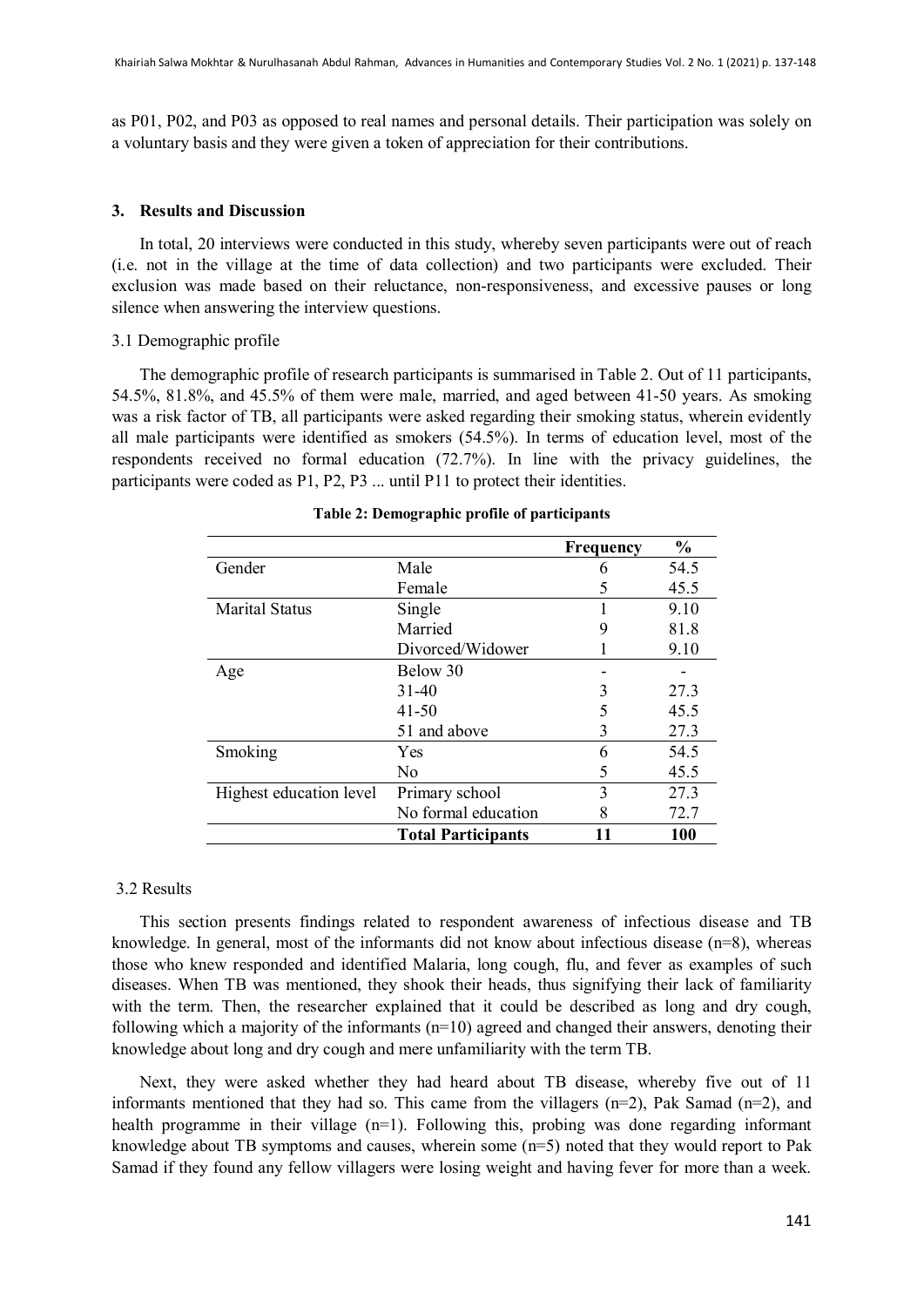This had happened previously a few times and the Tok Batin would bring the 'sick' person to the nearest clinic/hospital. Later, a team of doctors and nurses would come and check the whole family.

P1 explained:

*"I knew about infectious disease such as Malaria and long cough but I do not know about TB. If I am not mistaken, TB is long cough caused by smoking. Among the TB symptoms are lose weight, no appetite, and fever. You can avoid and cure TB if you take care your health and stop smoking".*

### P2 responded:

*"I did not know about infectious disease but I know TB is dry cough. Pak Samad told us that dry cough is very bad but we can heal if we take medication from the town doctors. Every day he goes around the village with his motorcycle and check on us. Anyone seemed as not well, he will call his doctor friends".*

Since the introduction of health programmes by the government in the Temiar settlement of Kg Semelor, the villagers were more open to accept modern medication and healthcare. Out of 11 participants, nine were willing to consult a doctor if they were sick, whereas the remaining two participants still believed in traditional herbs and treatment.

# P3 noted that:

*"We happy that Pak Samad let the doctors came. The doctors very nice. If we get sick, we want doctor to treat. We don't like the herbs. It is too bitter. Sometimes I vomit. Even sometimes the herbs works for me. But if serious, they will put in a ward. I like to stay there. I can rest. No mosquitoes".*

# P4 admitted:

*"If I am feeling not well, I will inform Pak Samad and he will bring us to the town clinic. After that, I will get better fast. Last time, I felt sick but stay at home. My fever was longer and I felt the pain. The herbs is okay but takes time to be healthy. Now, I will see doctor if I am sick. Faster".*

Since a majority of the respondents would choose to consult a doctor when they fall ill, they were receptive towards consuming medication and following doctor's instructions. They are willing to stay in the ward and control their diet or food intake. Overall, they are willing to get treatment required in the hospital due to wanting to get better.

At this point forward, the questions asked were primarily related to TB. After an elaboration on the general information of the disease, most of the informants (n=9) agreed that they knew about long cough, it was infectious in nature (n=3), but could be cured (n=5). In other words, they knew about TB as the disease but were unfamiliar with the term. However, it was worrisome that a majority ( $n=8$ ) did not know that TB was highly infectious and could spread through the air as the patients coughed, sneezed, and talked. In contrast, six of the respondents were confident that it could be avoided and cured if the patients would follow the doctor's recommendation.

# P10 confidently responded that:

*"Don't worry if you get TB. Doctors will help. You stay in the hospital for long time then TB is gone. Stop smoking and get a lot of rest. Just don't forget to take your medicine. Many people Pak Samad bring 'sick' to hospital but they come back healthy. Last time, we lost our family and friends because of long cough. It's very sad. But it was very long time ago".*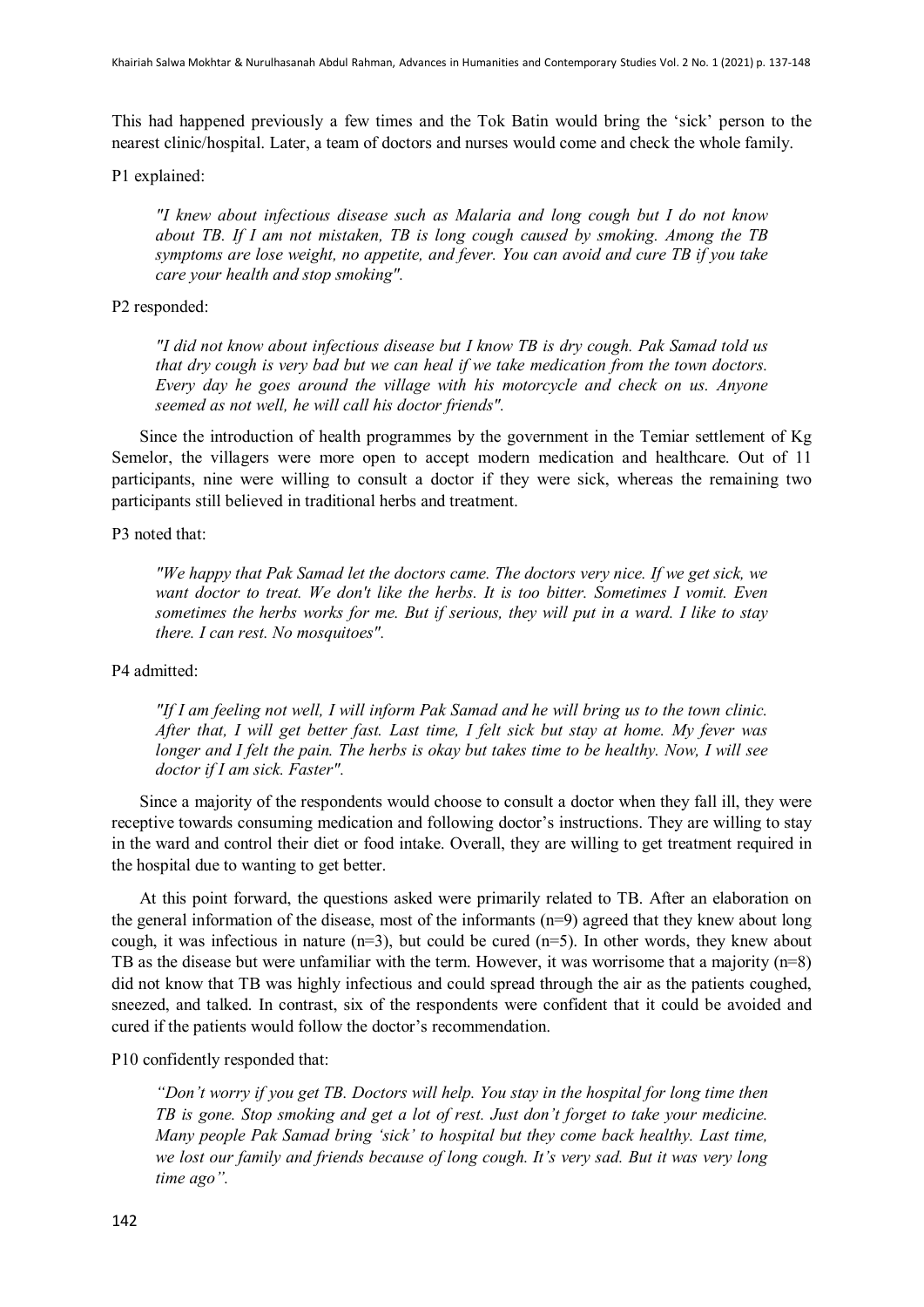Throughout the interview, it was inspiring to learn that the Temiar community was extremely self-less and caring in nature. The villagers would not hesitate to visit their family and friends infected with the disease, but they were aware that they could not visit the TB patients as Pak Samad would bring the ill individuals to the hospital.

# P5 affirmed that:

*"Why we need to be ashamed if we get TB? It will go away. Tell other people so we can help them. We want everyone to be healthy. If you sick, go to hospital. Don't stay at home. We can visit the patient but they are not at home".*

Furthermore, four questions were asked related to attitude towards TB, namely: (1) "Do you know any TB patients?"; (2) "Will you visit the patients?"; (3) "If infected with TB, should we inform other people?"; and (4) "Why we should inform or not inform others?". Out of 11 participants, only three showed positive attitude towards TB, while others mostly replied that they had no idea.

# P6 commented:

*"I knew some villagers who are TB patients. I have no problem to visit them but cannot do so because the patients are in the hospital ward. Very far. If I have TB disease, I will tell everyone because why should I be ashamed? I want to get better and do not want others to get sick".*

P8 agreed and mentioned that:

*"Yes. I have some friends who infected with TB. They have long cough and seemed very sick. Their body became very weak and it is very sad to see them like that. I want to visit them but they are in the town clinic".* 

P9 informed that:

*"Actually, I tried to visit them but the doctor said cannot. I need to wait until the patients are better, then I can visit them. If you have TB, you have to tell people. We live in same village; other people need to know if we are sick. If not, they will get sick too. It is not good. We take care ourselves. Others can take care too".*

In terms of health education, these villagers preferred for the practitioners to come into their village and offer consultations. Besides, most of the respondents (n=7) preferred posters with graphics and direct consultation with the doctors concurrently.

P6 explained that:

*"I like when the doctors come. They play the 'moving pictures' and show posters. I don't like the folded papers (pamphlets)".*

At the same time, P8 and P9 answered:

*"Every time doctors come, the Emkay (Foundation) will cook very nice. They cook chicken for us. Doctors will explain about health and after that, all of us can eat. We feel very happy. We know others take care of us".*

P10 and P11 were among the elderly villagers in the community. They explained that:

*"These villagers are very lucky because Samad (Tok Batin) still young. Can take care of them. Samad don't have family (after divorced). The whole people in this village are his family. His children with his wife in other village. That is why he really loves the villagers".*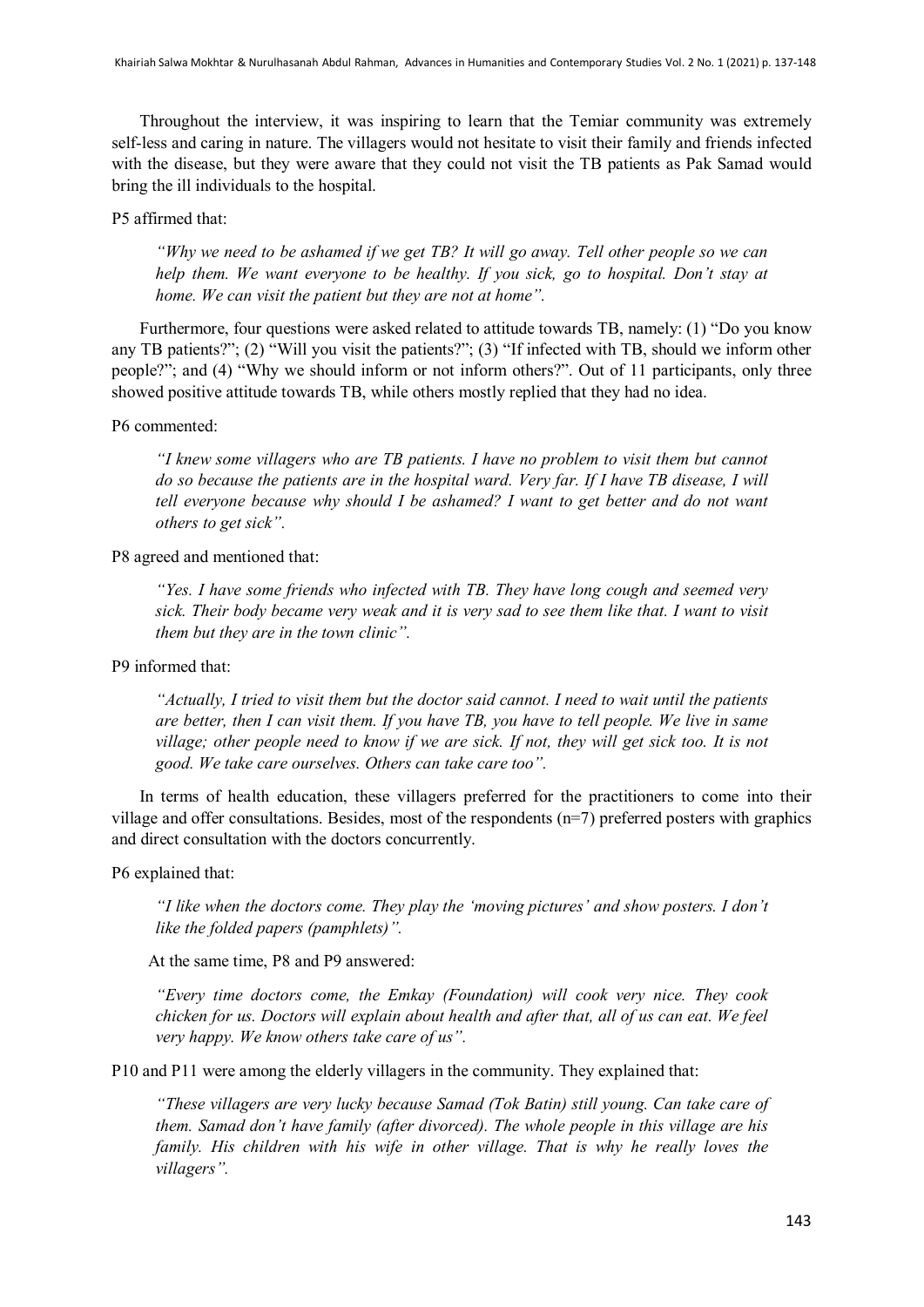A majority of the participants (8 out of 11 participants) showed positive acceptance of health professionals into their village.

# P1 asserted that:

*"I am happy if the doctor came into our village. I can bring the kids for check-ups. I prefer if the doctor (himself) gives talk and explain to me because I know he is good. I like when the staff (health workers) explained about TB using big pictures, posters, and show video. It is easier to understand about TB disease".*

### On the same note, P2 agreed that:

*"If the doctor came, I ask many questions. I like when they (the health workers) came, they checked our body but I prefer to talk to the doctor in person than attending the program in the community hall. It is hard to understand if they give talk (briefing about TB disease) but easy to understand if they show pictures and video to me".* 

# 3.3 Discussions

In recognition of TB prevalence among Indigenous people, this study sought to explore the level of TB knowledge among Temiar community and the role played by the Tribe Headman in communicating the importance of modern medication and healthcare services. Accordingly, the qualitative analysis underlined the informants' answers as raw data and regarded as quotations. Here, each quotation was analysed and specific codes were identified to functionalise the aforementioned raw data. During the final stage, different themes were developed to interpret similar codes and represent patterns that emerged from the data. Henceforth, some of the themes identified: (1) General belief of Temiar community, (2) Understanding TB disease, (3) Reliance on the Tribe Headman, and (4) Acceptance of modern medication.

#### 3.4 General belief of Temiar community

In the past, the tendency of Temiar community to remain in the village when infected with TB was evident, thereby causing a greater spread of infection to others. In fact, they refused or even claimed to be unaware of TB infection, unwilling to seek treatment and were eventually regarded as untreated TB cases. This led to the higher rates of fatality. However, the number of TB infection in the current years has been declining compared to past years.

Besides, it should be noted that statistics on TB incidence among Indigenous people in Malaysia is limited, wherein even JAKOA would be unable to produce a confirmed number of prevalence. This is attributable to registration issues, among others. Not all Indigenous people own a birth certificate or an Identification Card (IC). This is further compounded by the fact that their geographically-isolated location and very minimal contact with non-Orang Asli population have led to them perceiving that applying for Malaysian IC is unnecessary.

Fundamentally, the Temiar community in Kg Semelor is considered as poor (i.e. 7 households) and hard-core poor (i.e. 34 households), with earnings less than RM500 (USD \$120) per month. Even though 65.9% of them were regarded as Muslim, 31.8% disclosed their belief in animism or spiritual presence in all natural objects, such as trees, rocks, rivers, mountains, and animals, among other. Furthermore, a majority of the villagers do not possess formal education, thus explaining their illiteracy and poor command in Malay, the national language.

Instead, they would converse in their tribe-specific language, namely the Aslian language, whereby attending the national school might result in certain communication barrier. Besides, another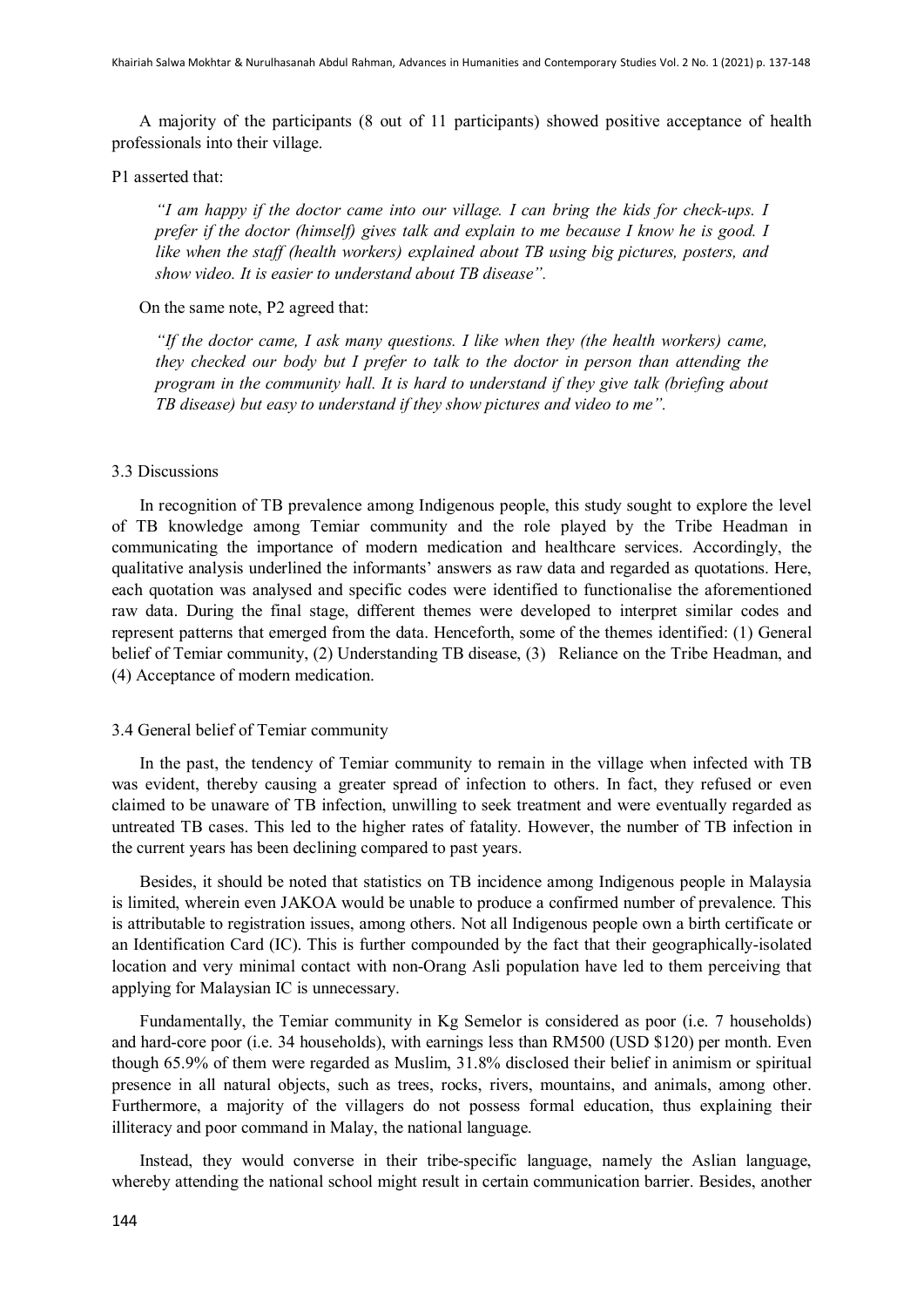issue that further deters Orang Asli's access to education is the village location, which is situated in a remote area. It is located more than 11 kilometres from the main road and only accessible using fourwheel drive (4WD) vehicles.

#### 3.5 Understanding TB disease

In understanding TB knowledge among Temiar community, this study revealed two significant sources, namely informal and formal sources. The first, namely the informal sources, would mostly travel via word-of-mouth of fellow Temiar villagers in Kg Semelor and their reliance on the past experiences of family members or relative infected with TB. This information would be not entirely correct medically, but the Temiar people had passed their understanding of the disease from generation to generation accordingly. Besides, some would not verbally admit the fact that they still believed in supernatural causes and regarded TB as part of a curse. In fact, one of the misconceptions about TB held among Temiar people was related to smoking, whereby they assumed that it was the cause and quitting the act could cure the disease.

In contrast, TB knowledge dissemination in recent years occurred via reliable sources, namely health practitioners and government agencies, resulting in the Temiar people's better understanding of the disease in an accurate and systematic manner. For instance, they understood that persistent cough over a long period could lead to death without any proper treatment, while symptoms such as weight loss, high fever, and fatigue were major signs indicative of the disease. It should be noted that the term TB was not recognised by the Temiar people; instead, they understood its concept via association with long and dry cough. Due to TB cases among the community is the highest among other Indigenous groups, 'cough' is deemed as the most common health concern in the community.

Alternatively, the need to recruit health workers of Indigenous roots is of utmost importance, which is evident from cases in which people of the Temiar community refuse to seek treatment due to worries of unfair treatment. They are compelled to rely on their Tok Batin for accompaniment to the hospital as a result of their inability to comprehend Malay language or medical terms, and feeling secluded from non-Orang Asli people in the hospital ward.

Pak Samad specifically indicated that anytime his people are warded due to any illnesses, he would be in the hospital as well to ensure that every document was completed and they felt safe there. His role included explaining the updated circumstances and reassuring that he would be back from time to time to visit them. This reflects the Tribe Headman's assurances as critical in motivating the Temiar community to accept and undergo treatment since any fear of unknown elements or medical procedures are eliminated.

Moreover, the act of compassion showed by the community by simply treating fellow TB patients equally in Kg Semelor should be applauded. They would accept the fact that their family members, relatives, or neighbours are infected with TB and extend emotional support to the affected families, as well as willing to visit the TB patients and offer practical assistance.

#### 3.6 Reliance on the Tribe Headman

The role played by Pak Samad as the Tok Batin dramatically changed the way Temiar community accepted 'outsiders' over time, particularly health professionals and researchers. Historically, experiencing persistent cough for more than three weeks will cause Orang Asli to opt for traditional healing and herbal medication, which ultimately lead to fatality and more cases of TB. However, proper education, training, and exposure to the modern healthcare allow Tok Batin to capably convey information to their people more effectively. For instance, Pak Samad successfully disseminated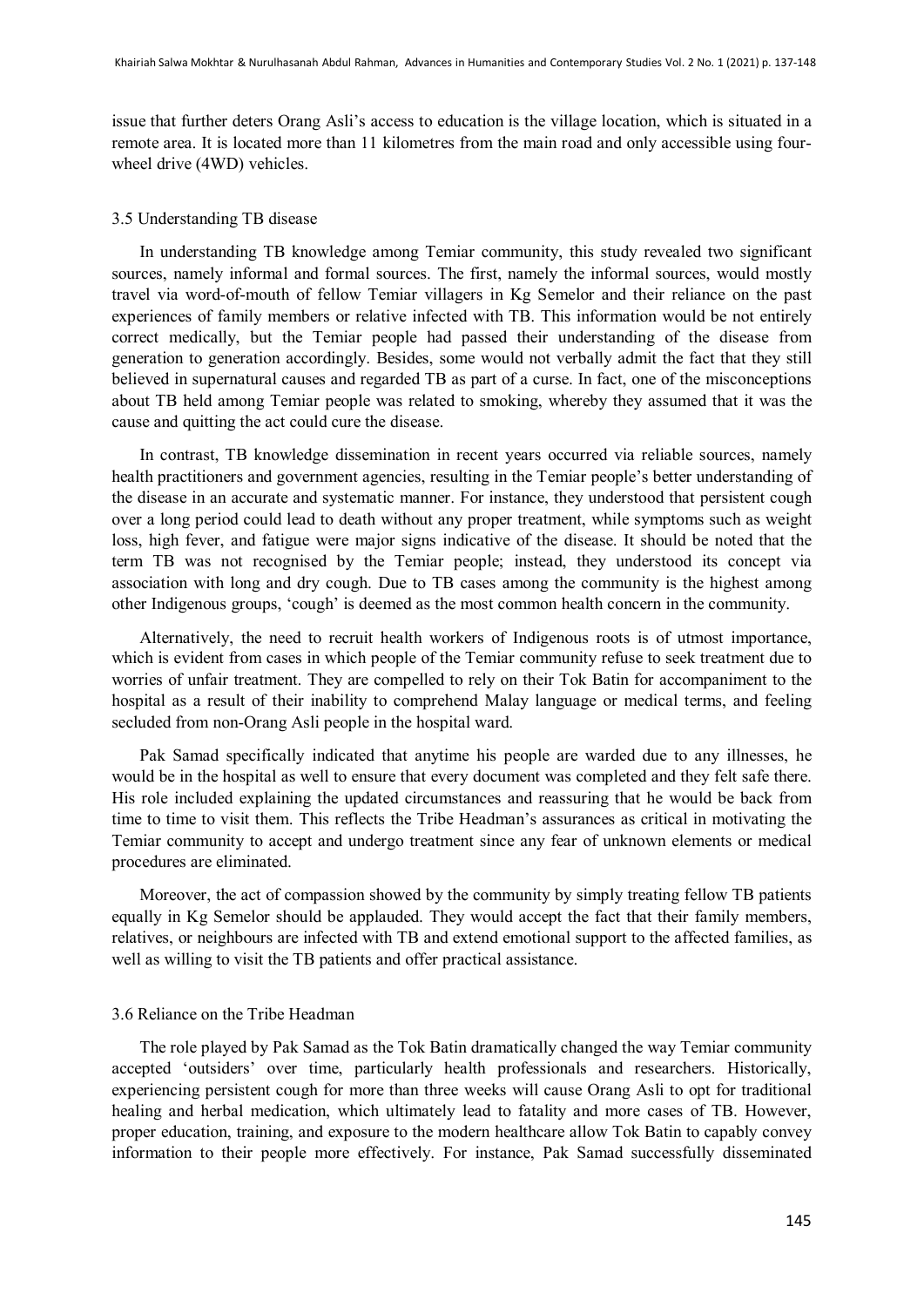important TB information to his people, which was reflected in better health outcomes such as high TB awareness and less TB infection.

In terms of TB infection, the community realised the importance of early detection and health check-ups against the disease. Any villagers that had persistent cough longer than a week would be reported to Pak Samad for TB screening. Besides, Emkay Foundation representative also noted the lesser number of people infected by the disease nowadays.

Besides, regular training from medical experts on self-preventive healthcare has allowed Pak Samad to take responsibility in conveying the information to his people, which is corroborated by exceptionally clean settlement despite its location in the thick of the forest. It is rare to see dry leaves on the ground and Temiar houses are neat and spotless. Besides, his training with MOH on selfhygiene caused Pak Samad to be very particular about cleanliness and cough etiquettes. Anyone caught coughing without covering their mouth in front of other people are scolded; they have been extensively taught by health practitioners to cover their mouths and stay in the house until they are in a good shape.

#### 3.7 Acceptance of modern medication

Despite Orang Asli are naturally quite reserved and past studies have affirmed their noncompliance to modern world and refusal to accept 'outsiders' [5], this study has shown the contrast for the community in Kg. Semelor. These people have embraced the change and accepted other people into the village as long as the 'outsiders' respect their culture.

Temiar people's acceptance of modern healthcare and exposure to health practitioners has changed their health status tremendously. For example, the elderly people noted the higher quality of life for Temiar people in Kg Semelor compared to those in other villages. In fact, the past generations have been recorded to suffer many diseases and health complications merely due to ill-informed situation.

This contrasts the study by Wong et al. (2019), which has noted Orang Asli's preference for traditional ointment or medicines when they fall sick rather than going to the clinics [5]. However, the current study revealed the willingness for Temiar people to visit government hospitals or clinics for medical check-ups and acknowledgement for modern healthcare services and effectiveness. The community understands that modern medication can heal their illness and they may trust the doctors for treatment.

# **4. Conclusion**

In brief, findings obtained from this study provided valuable insights for future research and various stakeholders, such as health professionals and policymakers. For example, health professionals should understand the nature of Orang Asli and incorporate a more personalised approach to educate and promote behavioural change among them. This is reflected in the clear improvement of disease awareness in the Temiar people from the use of visuals and direct communication between them and health professionals, proving the effectiveness in communicating health-related information.

Furthermore, it is advisable for future studies to integrate the perspective of Orang Asli into new TB management framework, which can be accomplished by conducting more public health research works among the community. In fact, the current study provides a platform for anthropologists and researchers to compare the level of TB knowledge across different Orang Asli tribes in Malaysia.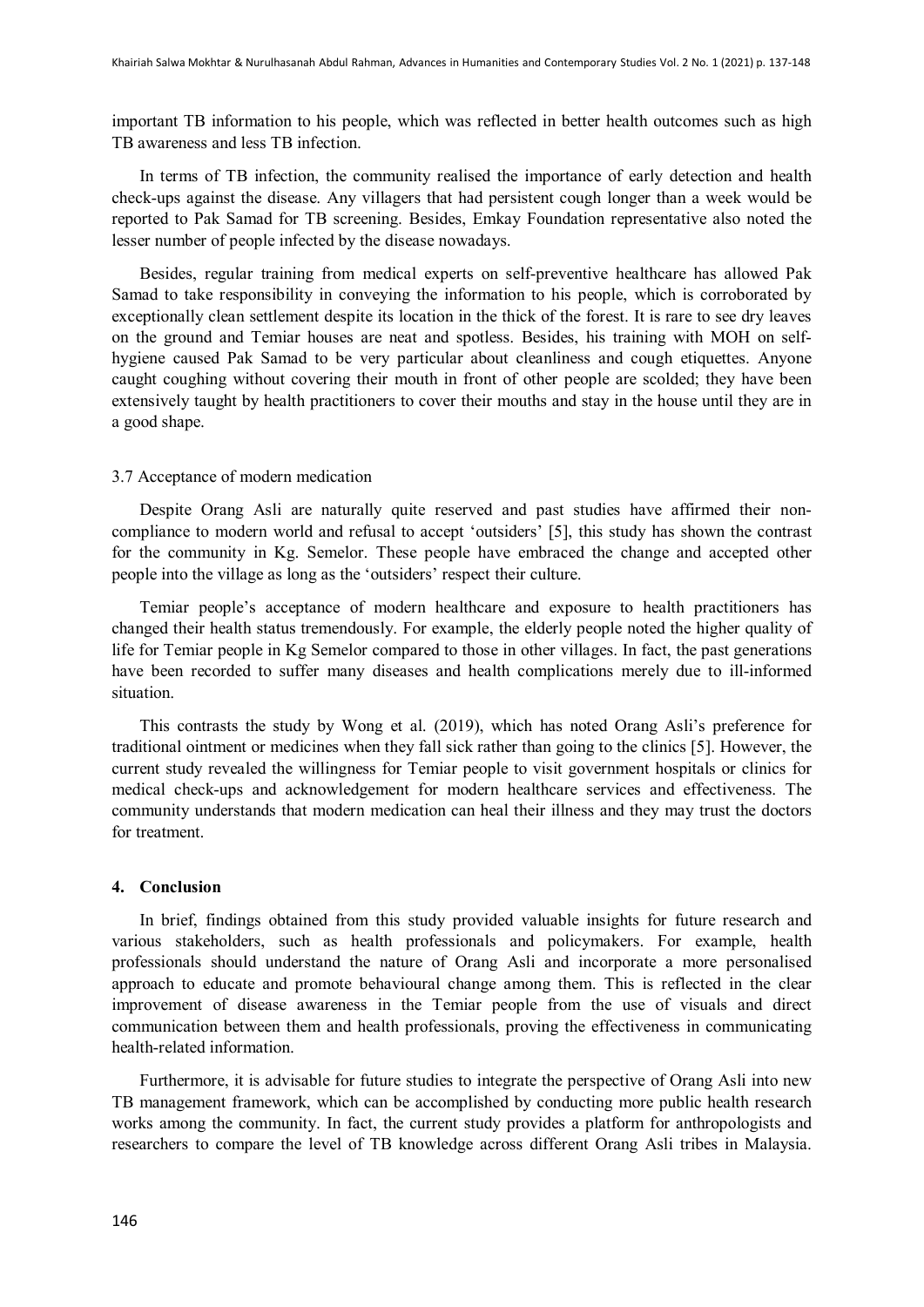Similarly, it complements past research that has asserted that the Temiar community is no longer averse to modern healthcare.

To this end, policymakers are highly recommended to improve the current policies available, especially in relation with health policies, and formulate specific programmes targeted to the community. Their openness to accept health professionals and researchers into their community is the undeniable key indicator proving their readiness for change. Moreover, some of the Tok Batin notable contributions included transforming the community's acceptance for 'outsiders' into Kg Semelor. Due to their exposure to 'outsiders' or non-Orang Asli, they are aware about the health, social, and political disparities that are affecting the Indigenous people.

Therefore, their passion for change to the community is undeniable and they want them all to stand tall next to their fellow Malaysians. In brief, Malaysian aspirations to end TB pandemic by the year 2035, has brought together researchers from diverse fields to uncover strategies requiring actions and at the same time, preserving the authentic culture of Malaysian Indigenous people.

#### **Acknowledgement**

This research was funded by the Ministry of Higher Education (MOHE) via the Long-term Research Grant Scheme (LRGS - 203.PJJAUH.67212003), Industrial Grant by Yayasan Emkay, and USM Fellowship Scheme 2019.

# **References**

- [1] Shahid, S., Durey, A., Bessarab, D., Aoun, S. M., & Thompson, S. C. (2013). Identifying barriers and improving communication between cancer service providers and Aboriginal patients and their families: the perspective of service providers. *BMC Health Services Research*, 13(1), 1-13. doi: 10.1186/1472-6963-13-460.
- [2] Franck, L., Midford, R., Cahill, H., Buergelt, P. T., Robinson, G., Leckning, B., & Paton, D. (2020). Enhancing social and emotional wellbeing of Aboriginal boarding students: evaluation of a social and emotional learning pilot program. *International Journal of Environmental Research and Public Health*, 17(3), 1-16. doi: 10.3390/ijerph17030771.
- [3] Amery, R. (2017). Recognising the communication gap in Indigenous health care. *Medical Journal of Australia,* 207(1), 13-15. doi: 10.5694/mja17.00042.
- [4] Vermeer, B., Cornielje, M. T., Cornielje, H., Post, E. B., & Idah, M. A. (2015). Nigerian Realities: Can we ignore Traditional Leadership in developing successful CBR? *Disability, CBR & Inclusive Development*, 26(1), 50-62. doi: 10.5463/DCID.v26i1.390.
- [5] Wong, Y. S., Allotey, P., & Reidpath, D. D. (2019). Why we run when the doctor comes: Orang Asli responses to health systems in transition in Malaysia. *Critical Public Health*, 29(2), 192-204. doi: 10.1080/09581596.2018.1438588.
- [6] Mokhtar, K., & Rahman, N. A. (2017). Social determinants of tuberculosis contagion in Malaysia. *Annals of Tropical Medicine and Public Health*, 10(5), 1215-1215. doi: 10.4103/ATMPH.ATMPH\_371\_17.
- [7] Rohin, M. A. K., Jusoh, A. F. W., Rahim, A., Zahary, M. N., Aziz, A. A., Him, N. A. S. N., ... & Harun, S. (2018). Nutritional Status of the Temiar Orang Asli Community in Kuala Betis, Gua Musang, Kelantan. *Pakistan Journal of Nutrition*, 17(7), 311-318. doi: 10.3923/pjn.2018.311.318.